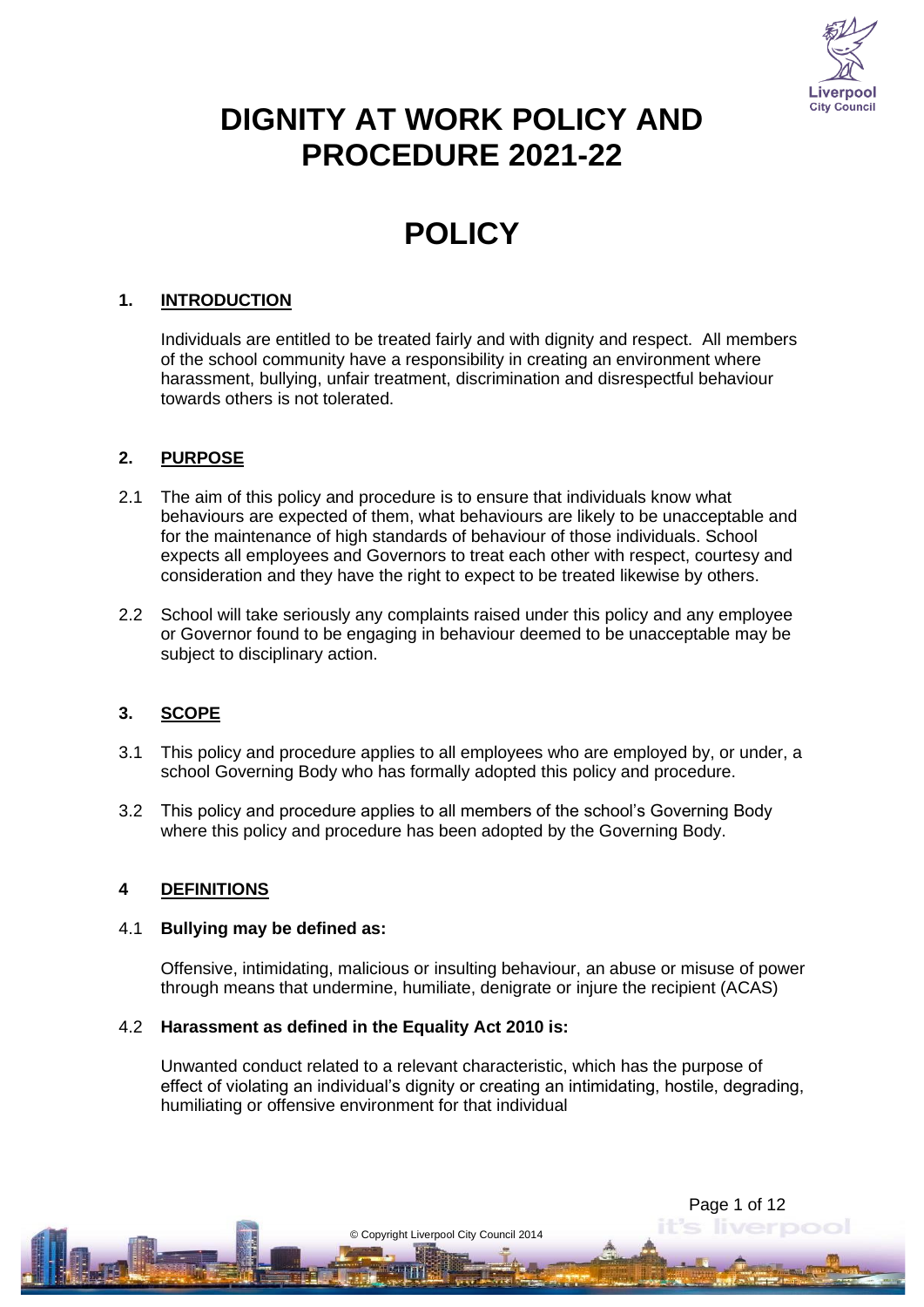

## **5**. **EXPECTED BEHAVIOURS**

- 5.1 Examples of behaviours expected of individuals include, but are not limited to:
	- To encourage and listen to others, appreciate their perspective and take account of views, concerns and feelings.
	- To recognise the needs of others who may have special requirements and provide assistance and support with those needs.
	- To act in a professional manner toward all members of the school community.
	- To build working relationships based on trust, respect, co-operation and support.
	- To have an understanding of how ones behaviours and interactions can impact on and affect others.
	- To display a commitment to equality of opportunity and dignity at work.

#### **6. UNACCEPTABLE BEHAVIOURS**

- 6.1 Examples of unacceptable behaviours include, but are not limited to:-
	- Spreading malicious rumours, or insulting someone by word or behaviour
	- Copying memos that are critical about someone to others who do not need to know.
	- Ridiculing or demeaning someone picking on them or setting them up to fail
	- **Exclusion or victimisation**
	- **Unfair treatment**
	- Overbearing supervision or other misuse of power or position
	- Unwelcome sexual advances touching, standing too close, display of offensive material, asking for sexual favours, making decisions on the basis of sexual advances being accepted or rejected
	- Making threats or comments about job security without foundation
	- Deliberately undermining a competent worker by overloading and constant criticism
	- Preventing individuals progressing by blocking promotion or training opportunities without good reason.

#### **7. RESPONSIBILITIES**

- 7.1 It is the duty of every member of staff to take responsibility for their behaviour
- 7.2 Management have a duty of care to all employees and will ensure that this policy is effectively applied
- 7.3 Anyone experiencing unacceptable behaviours has the right to avail themselves of this policy

© Copyright Liverpool City Council 2014

Page 2 of 12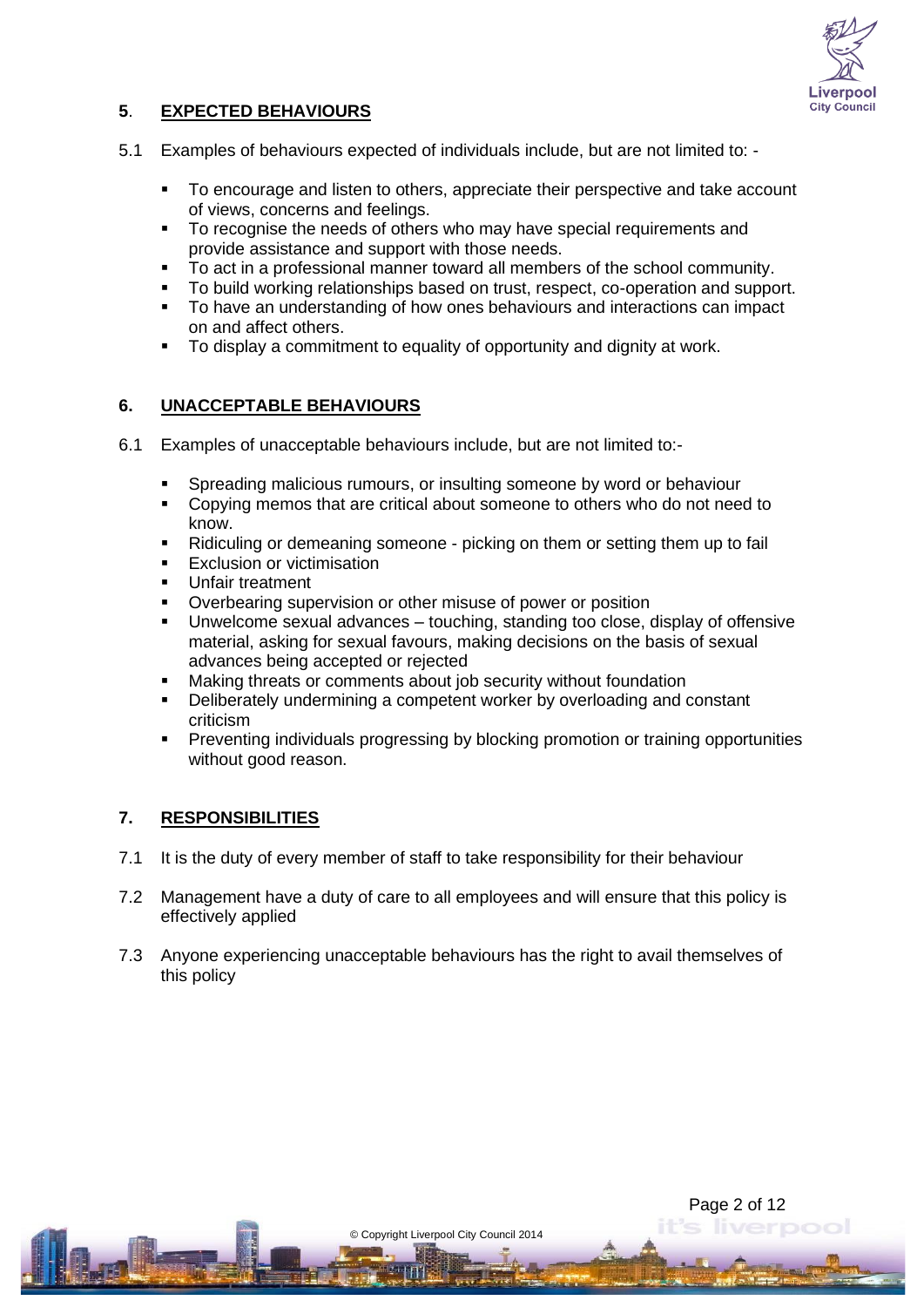

Page 3 of 12

# **PROCEDURE**

#### **8. PRINCIPLES**

- 8.1 Individuals are encouraged to deal with any instances of inappropriate behaviour under the informal stage, thorough open and honest discussion.
- 8.2 A complainant has the right to be represented at each stage of the formal procedure by a trade union representative or work colleague.
- 8.3 Any other party or parties who may be identified as the focus of the complaint also has the right to be represented by a trade union representative or work colleague at investigation meetings and dignity at work hearings.
- 8.4 The trade union representative or work colleague accompanying any of the individuals described above must not be involved/potentially involved in the complaint.
- 8.5 No Governor with prior involvement at an earlier stage may hear any subsequent appeal.
- 8.6 The manager or Governors dealing with the complaint or appeal may where appropriate be supported by the school's HR provider.
- 8.7 Timescales may be extended by agreement with both the employee and management.
- 8.8 Dignity at work appeals committees will have the power to allow or disallow the appeal or vary the decision appealed against. Their decision is final and there is no further internal process to follow.
- 8.9 Dignity at work appeal committees should normally consist of three governors. However, where this is not possible the committee may comprise two governors.
- 8.10 Where an employee pursues a complaint in good faith, which is not upheld after investigation, no action will be taken. If however an employee pursues a complaint that is proven to be malicious or vexatious, disciplinary action may be taken.
- 8.11 Where an employee pursues their Dignity at Work complaint to Stage 3 this part of the procedure will take place under the Stage 3 - Appeal Hearing of the Grievance Procedure. As such following the outcome of the Appeal Hearing the employee cannot raise a further grievance in relation to the original Dignity at Work complaint under the Grievance Procedure.

© Copyright Liverpool City Council 2014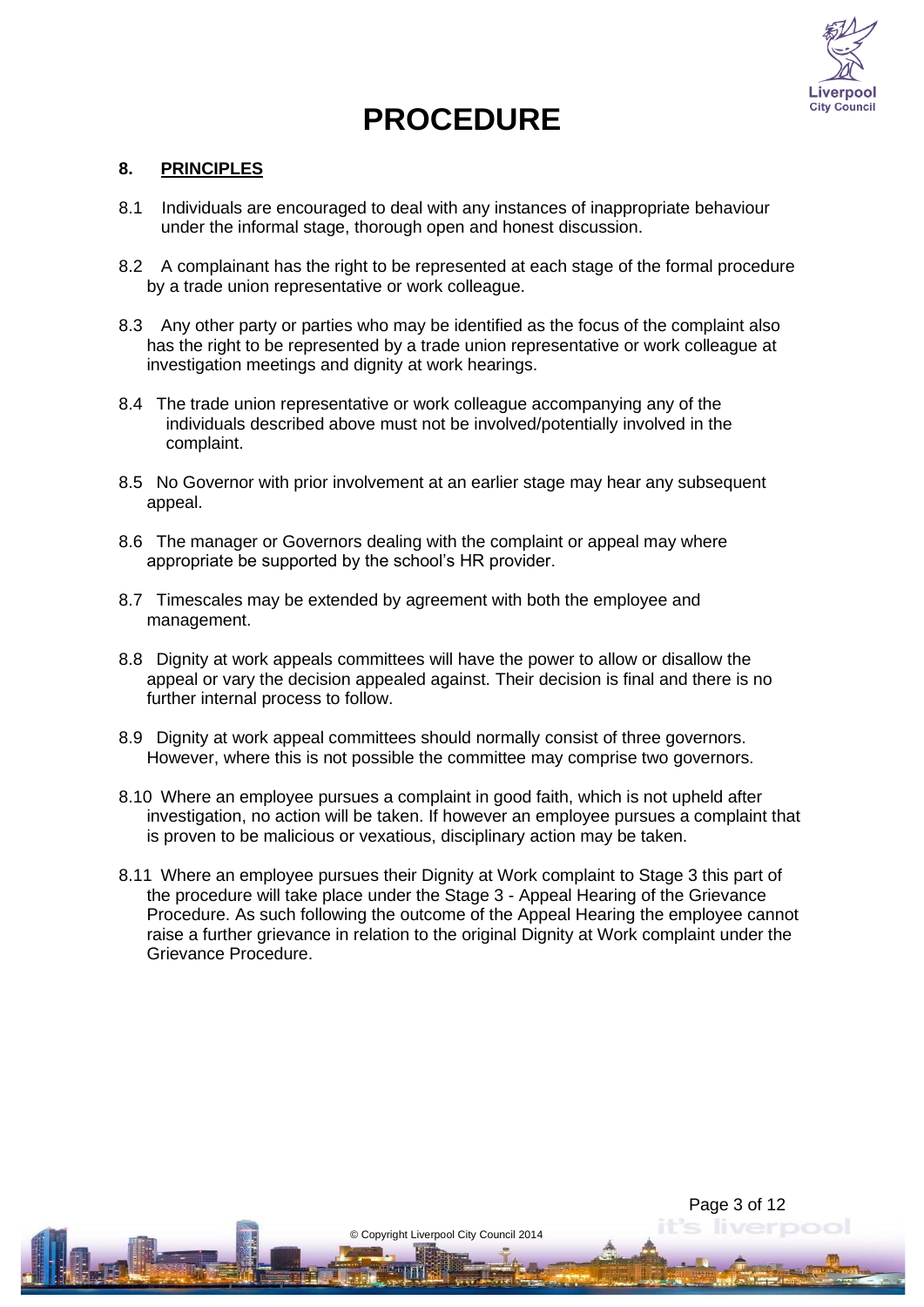

# **9. MEDIATION**

9.1 Mediation is a proven tool to resolve work place issues and is highly recommended. It is an informal, confidential, fast and a fair way for people to work through a disagreement. It is a voluntary process and encourages solutions which work for all participants.

9.2 At the earliest opportunity consideration should be given to resolving issues via mediation. Mediation can be entered into at any point. As mediation is voluntary, both parties need to agree to enter into the process. Any mediation undertaken will take place with a trained mediator agreed by both parties.

9.3 The mediator is a suitably trained independent person who does not take sides but who will help the people in dispute find a solution to the issues that both can agree to. Further information on mediation can be found on the Acas website at [www.acas.org.uk](http://www.acas.org.uk/) and in the guide *Mediation Explained.*

## **10. STAGES OF THE PROCEDURE**

#### *10.1 Stage 1 - Informal Stage – Discussion*

- 10.1.1 If an individual feels that they have been treated inappropriately they should wherever possible speak to the other person(s). They should describe the behaviour which they find offensive, explain how this behaviour makes them feel and ask for this to stop.
- 10.1.2 If, after addressing this, the inappropriate behaviour continues or the complainant remains dissatisfied they should consider moving to stage 2 – formal stage.

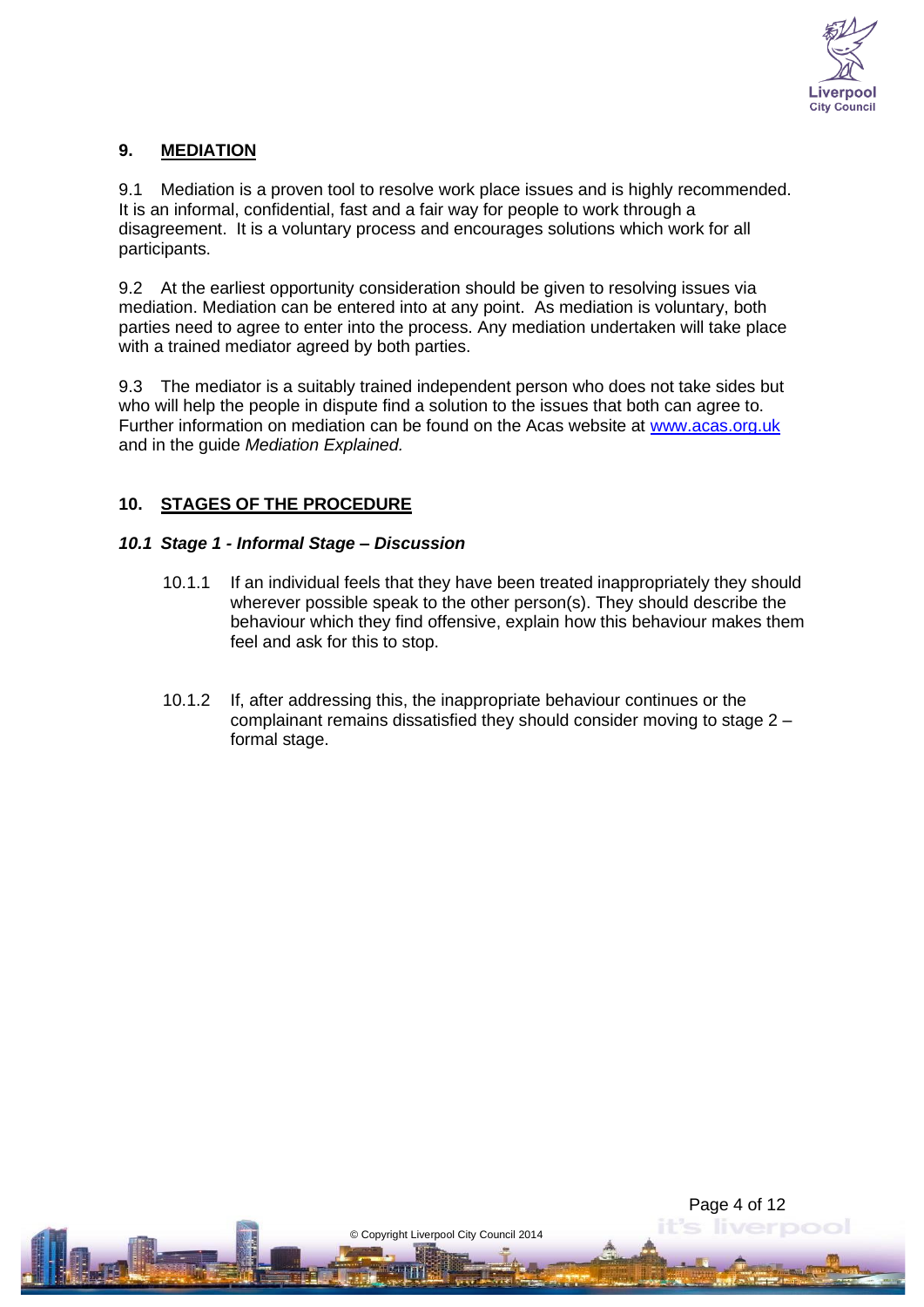

#### *10.2 Stage 2 - Formal Stage – Investigation*

- 10.2.1 Individuals should put their complaint in writing.
	- A pro-forma is included at Appendix 1. Employees are not required to complete Appendix 1, however this may assist them in detailing their complaint. The written complaint should detail the following:
		- 1. The nature of the complaint. Details of any informal action to resolve this. If no informal action has been taken the reasons why.
		- 2. Why they are still dissatisfied. The outcome they are seeking and how this might be achieved. The written submission should be given to the Head teacher, or where the Head teacher is the complainant or subject of the complaint, to the Chair of Governors. It is expected that formal complaints are raised within 20 working days of the outcome of the stage 1 - informal stage discussion, or within 20 working days of the inappropriate behaviour, or where a series of associated incidents have occurred, within 20 working days of the last of these incidents, where this could not be raised informally. Where a formal written grievance has been received the Head teacher or Chair of Governors will write back to the complainant to confirm receipt. An investigating officer will be appointed. Where possible this person will be agreed by all parties however in the event that agreement cannot be reached, the final decision will rest with the school. The Head teacher or Chair of Governors, if they have had no previous involvement, may choose to investigate the complaint themselves. The Investigating Officer will arrange to interview the complainant to gather information. Notes of the interview will be given to the complainant and they will be asked to sign a copy of the notes. The Investigating Officer will also write to the person being complained about to inform them that a formal complaint has been received. They will also be informed that they will be interviewed as part of the investigation. The Investigating Officer will carry out an investigation and will interview appropriate witnesses. Notes of all interviews will be taken. The interviewee will be given a copy of the notes and will be asked to sign them. If, for any reason, the interviewee wishes to remain anonymous this will be respected, however depending on the nature of the complaint and the information gathered the Investigating Officer may not be able to guarantee future anonymity. Following the investigation the Investigation Officer will offer both parties the opportunity to meet with them individually to discuss the findings and outcomes. Outcomes of the investigation can include but will not be limited to: -
			- No action to be taken
			- Complaint upheld
			- A recommendation to attempt to resolve the issue between the parties through discussion and/or mediation.
			- A recommendation to invoke the disciplinary procedure against the person(s) being complained about.
			- A recommendation to invoke the disciplinary procedure against the complainant, should the Investigating Officer believe that the complaint was malicious or vexatious.

Page 5 of 12

Some other action e.g. retraining, counselling

© Copyright Liverpool City Council 2014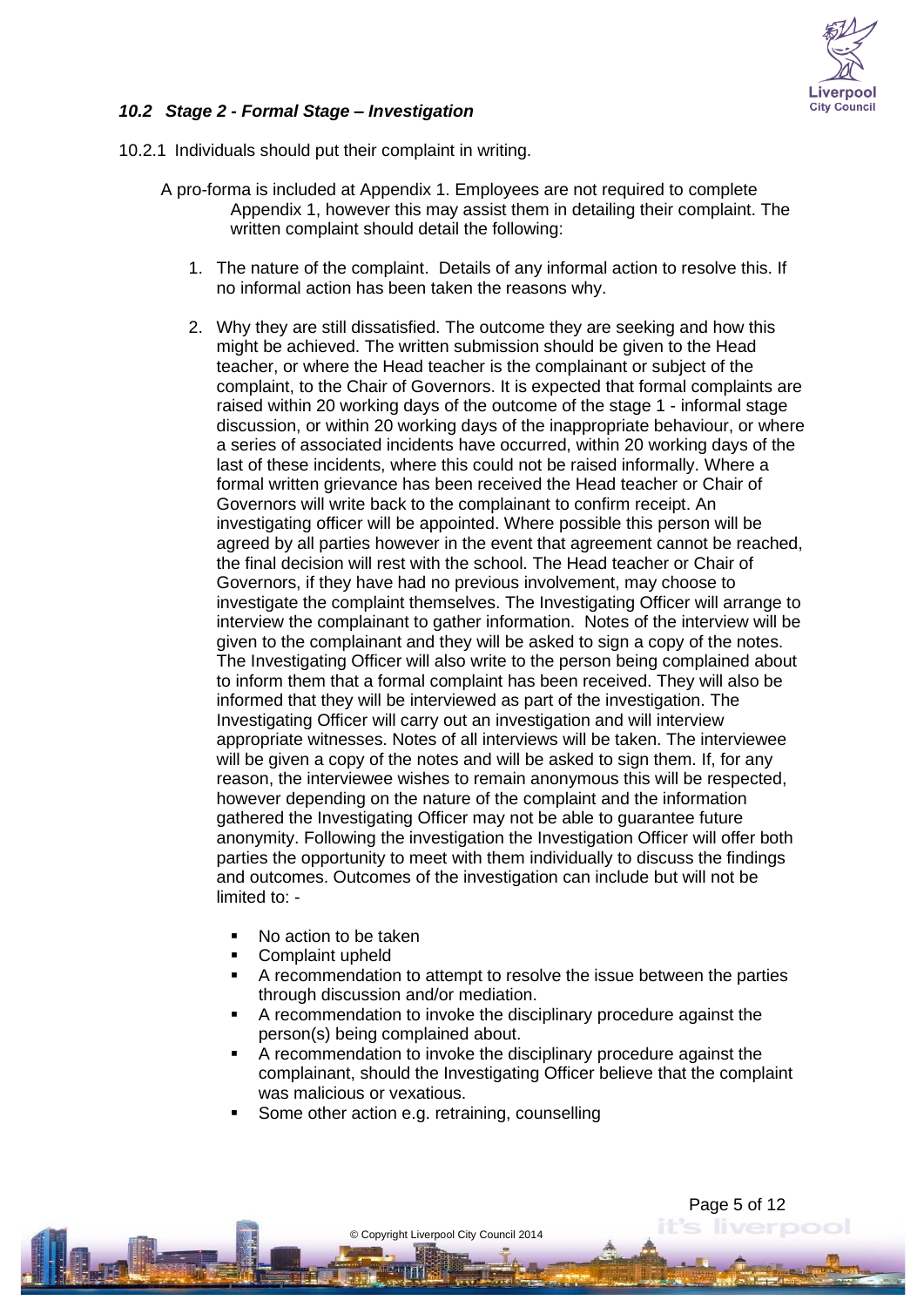

- 10.2.2 The findings will be confirmed in writing to both parties. Where the investigating Officer recommends invoking an investigation under the disciplinary procedure against the person being complained about or the complainant, as the Investigating Officer believes that the complaint was malicious or vexatious, this decision will **not** be relayed to the other parties involved. The investigation from this procedure will be used to inform the disciplinary procedure and all witnesses should be asked for consent for their information to be shared.
- 10.2.3 If the complainant remains dissatisfied with the response from the Investigating Officer they should consider moving to stage 3 – appeal hearing. This involves putting their case before a committee of Governors and is dealt with under the Grievance Procedure

## *10.3 Stage 3 - Appeal Hearing*

10.3.1 The complainant should put their appeal in writing to the Investigating Officer within five working days of receipt of the letter confirming the findings and outcomes from the stage 2 investigation.

10.3.2 A pro-forma is enclosed at Appendix 2. Complainants are not required to complete Appendix 2, however this may assist them in detailing their grounds for appeal.

- 10.3.3 The written appeal should detail the following;
	- The nature of the complaint
	- Details of any previous action to resolve this.
	- Why they are still dissatisfied.
	- The outcome they are seeking and how this might be achieved.
	- Grounds of appeal

10.3.4 The purpose of the appeal hearing is to determine whether the investigation was fair and/or whether the outcomes are reasonable in all the circumstances. There will be no reassessment of the case unless the process has been found to be flawed. The committee is under no obligation to consider new information, which has not been considered previously, at this stage.

10.3.5 If the Investigating Officer's outcome is to invoke the disciplinary procedure against the person(s) being complained about, the original complainant has no right of appeal against any disciplinary sanction issued to the offender.

10.3.6 The person(s) being complained about will be informed by the Investigating Officer that the complainant has appealed and when they can expect to be informed of the outcome.

10.3.7 The appeal hearing will be arranged without unreasonable delay. The complainant will receive five working days notice of the hearing.

10.3.8 At the hearing the complainant will have the opportunity to state their complaint and the reasons why they remain dissatisfied with the outcome of the  $2<sup>nd</sup>$  stage investigations.

© Copyright Liverpool City Council 2014

Page 6 of 12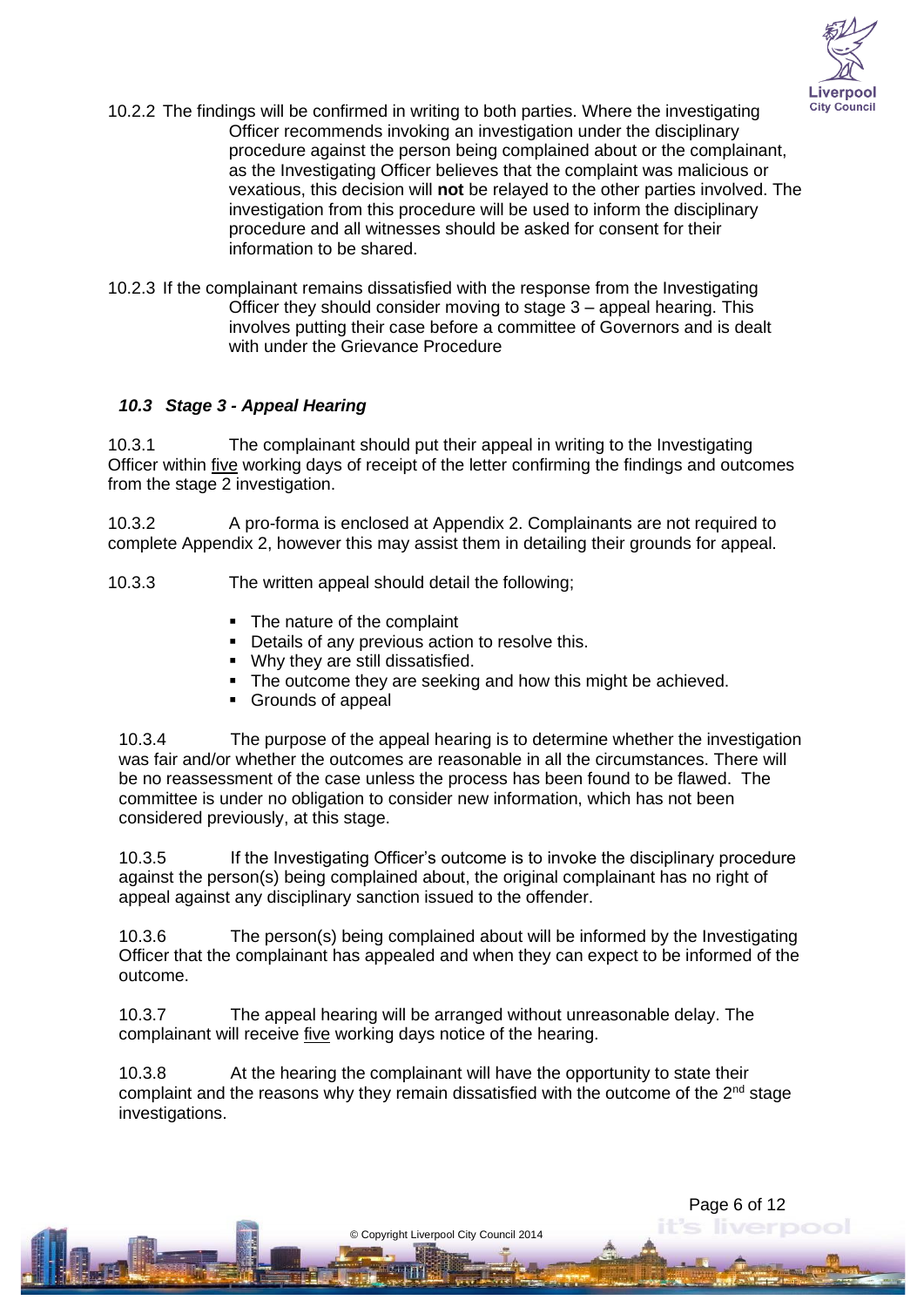

Page 7 of 12

10.3.9 The hearing committee will consider all relevant information, this can include but is not limited to;

- Any written information relating to the informal and formal stages
- Any witness statements/interview notes
- Any documentary evidence presented by the employee and Investigating Officer.

10.3.10 All written information from the complainant and gathered by the Investigating Officer at the  $2<sup>nd</sup>$  stage will be given to the hearing committee three working days before the hearing.

10.3.11 The hearing committee may adjourn the hearing for the purposes of gathering any further relevant information which can include the interviewing of witnesses.

10.3.12 Once the hearing committee has considered all the relevant information relating to the complaint the outcome will be confirmed without unreasonable delay.

10.3.13 The decision of the committee is final and there will be no further internal right of appeal nor is there scope for the same issue to be considered under the Grievance Policy.

#### **11. WITHDRAWING A COMPLAINT**

If a complainant decides to withdraw a complaint at any stage during the procedure, they should advise the appropriate person in writing of the reason for the decision.

11.2 Whilst in the majority of cases the school will respect the rights of the complainant to withdraw the complaint, there may be instances where the concern impacts on the duty of care towards others and school may take the decision to investigate independently of the complaint.

#### **12. FURTHER INFORMATION**

12.1 Further information can be found in the Acas advice leaflet, *Bullying and Harassment at Work; Guidance for Employees* on the website [www.acas.org.uk](http://www.acas.org.uk/)

© Copyright Liverpool City Council 2014

**This policy was adopted in September 2021 This policy will be reviewed in September 2022**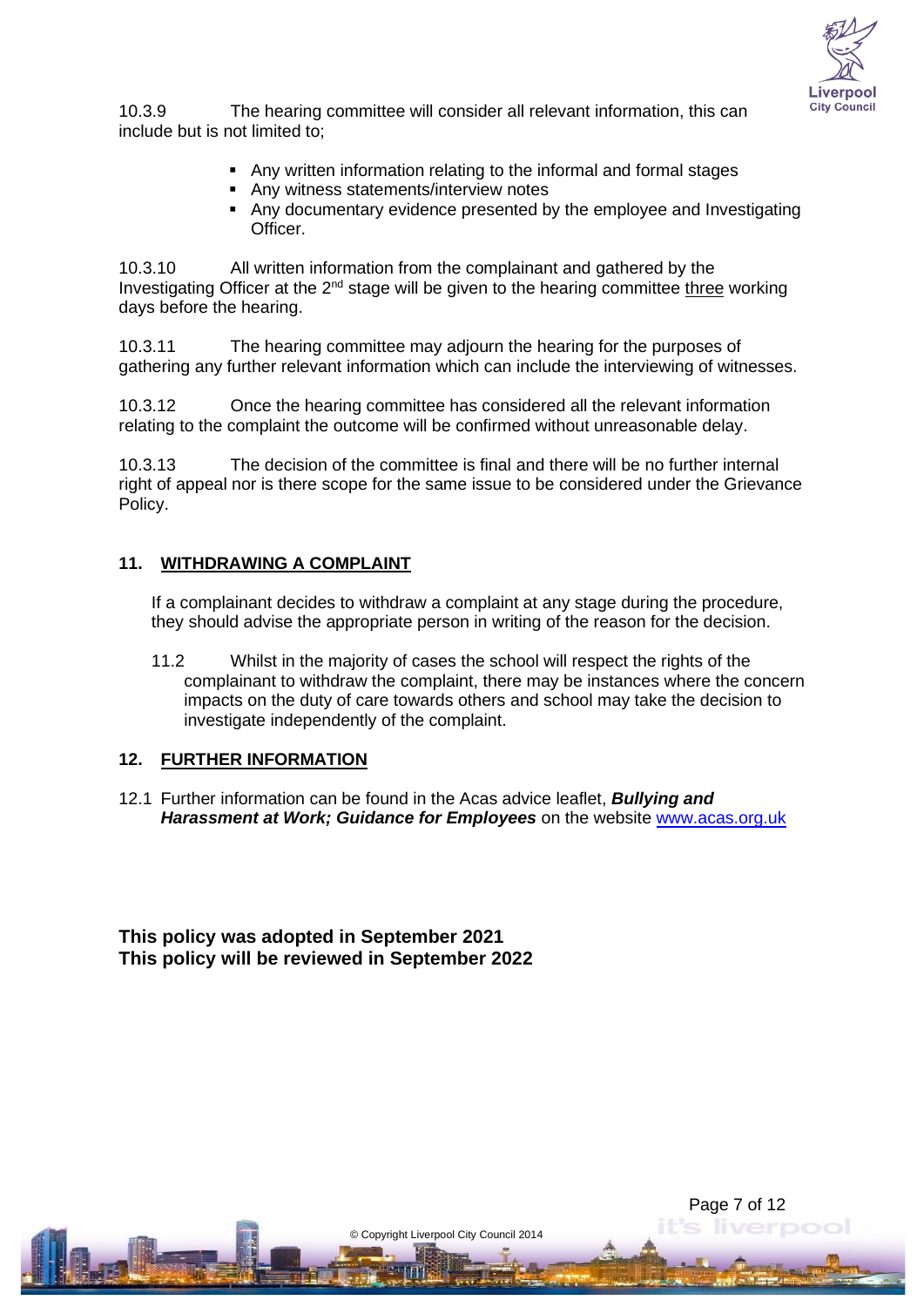

# **Dignity at work Form - Stage 2 - Investigation**

Please outline the nature of your complaint

What informal action have you taken to resolve this? If no informal action has been taken please explain the reasons why.

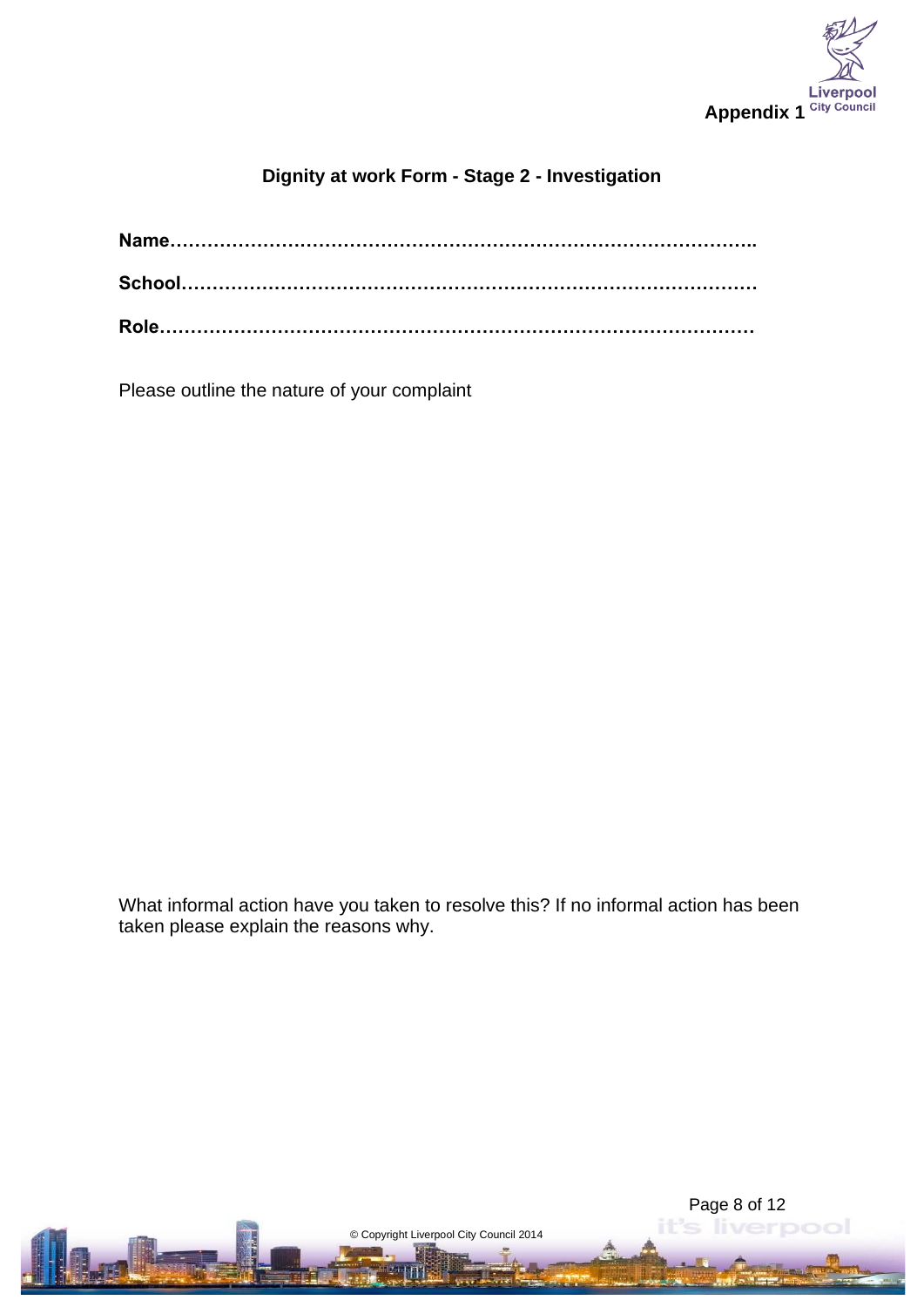

Please outline why you are still dissatisfied.

Please explain what outcome you are seeking and how this might be achieved.

Signed …………………………………………………………

Date ……………………………………………………………

© Copyright Liverpool City Council 2014

Page 9 of 12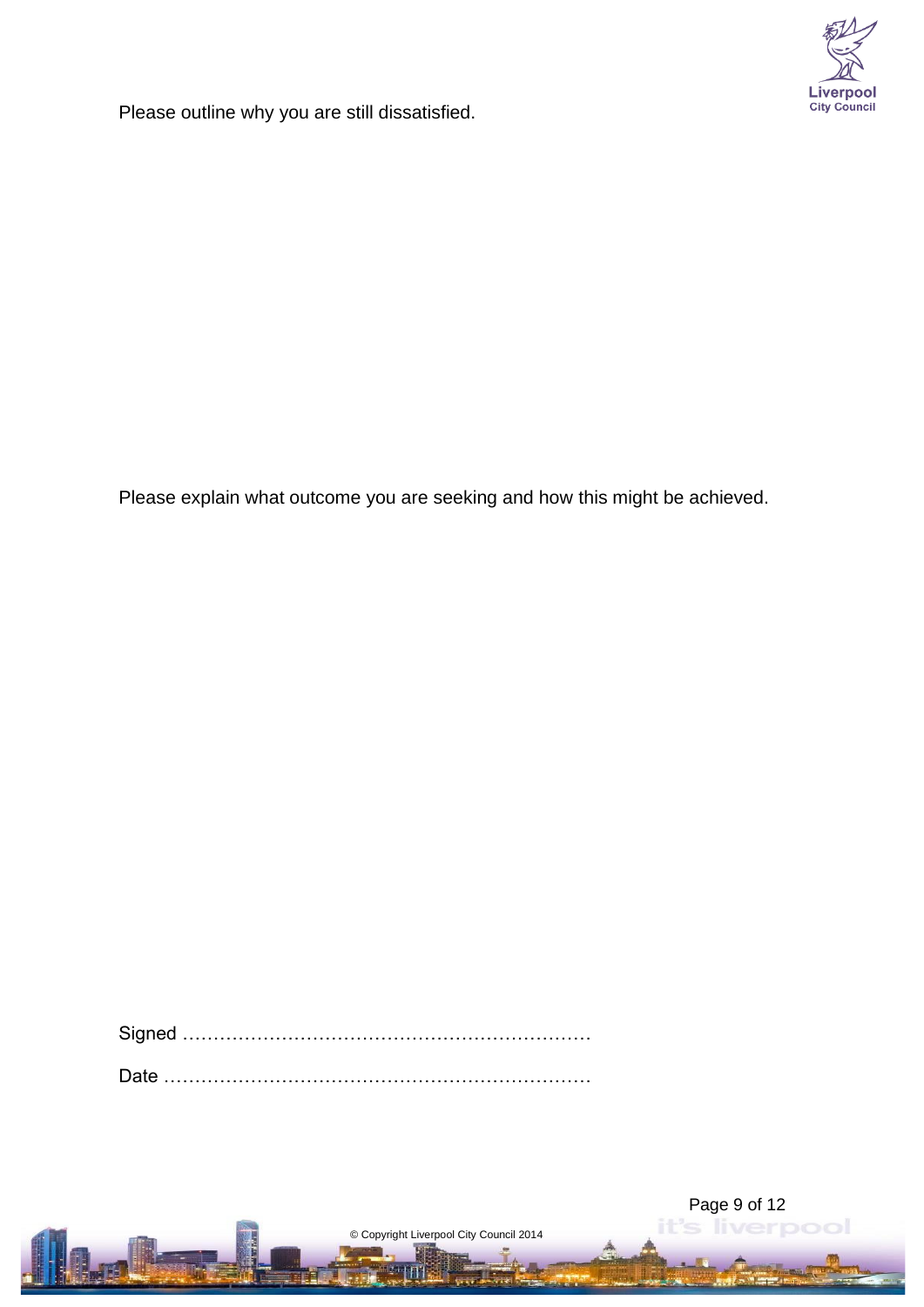

Page 10 of 12

# **Dignity at Work Form - Stage 3 - Appeal Hearing**

Please outline the nature of your complaint

Who investigated your complaint at the formal stage?

Please give details of the outcomes from the formal investigation.

© Copyright Liverpool City Council 2014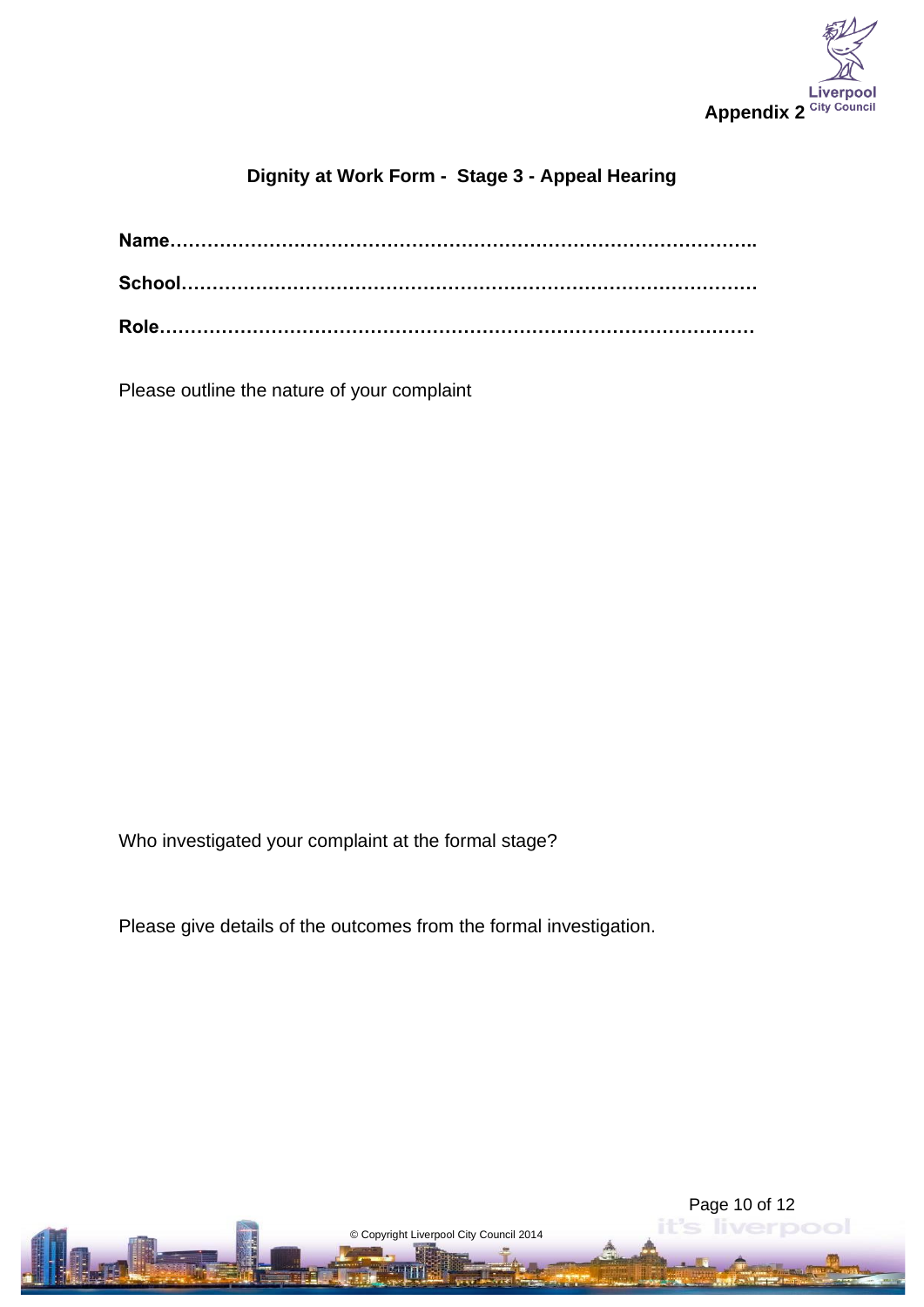

Please outline why you are still dissatisfied.

Please explain what outcome you are seeking and how this might be achieved.

Please state your grounds for appeal

**Signed** : …………………………………………………………

**Date**: ……………………………………………………………